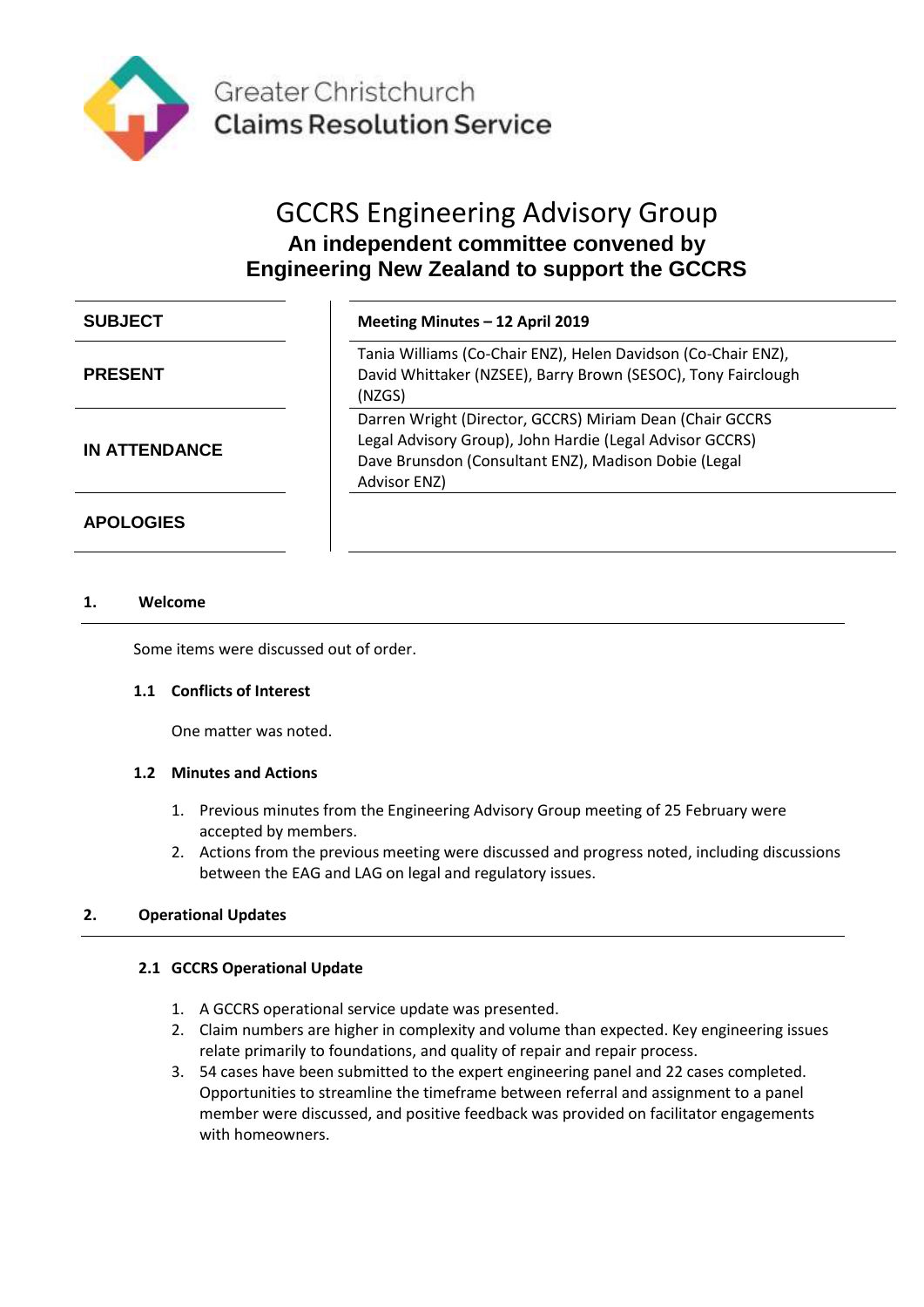# **2.2 Panel Update**

- 1. Demand for the expert engineering panel remains high and feedback continues to be positive.
- 2. Opportunities to further refine the panel's processes were discussed, including making any recommendations for next steps clearer.
- 3. The impact of the Insurance Tribunal and panel demand was discussed. Engineering New Zealand confirmed its intention to run a further procurement process to increase the number of structural engineers on the panel.
- 4. There was a discussion about the need to identify themes arising from panel work to use for quality improvement purposes.

# **3. Engineering Issues**

# **3.1 Debrief on David Brigg's discussion**

- 1. Expert international structural forensic engineer recently met with members of the engineering panel and EAG.
- 2. The discussion highlighted the need for better training on forensic engineering and raising engineers' skills in this discipline more broadly. Engineering New Zealand is looking into reestablishing a forensic engineering course, and is also about to launch the 2019 dates for an expert witness course.

# **3.2 Technical Forum**

1. The next Technical Forum for Christchurch engineers is scheduled for Monday 27 May. Engineering New Zealand is working with panel members to identify topics for discussion and case studies, based on the issues identified in the December 2018 forum.

# **4. Legal Discussion**

- 1. There was a discussion with the Chair of the LAG about the legal and regulatory issues engineers often struggle with, including in relation to insurance policies and sections 17 and 112 of the Building Act.
- 2. It was agreed that resolution processes need to be flexible and agile. It was discussed that effective triage is critical to identifying resolution options, and that there may be opportunities to bridge technical and legal differences at an early stage through different facilitation models.